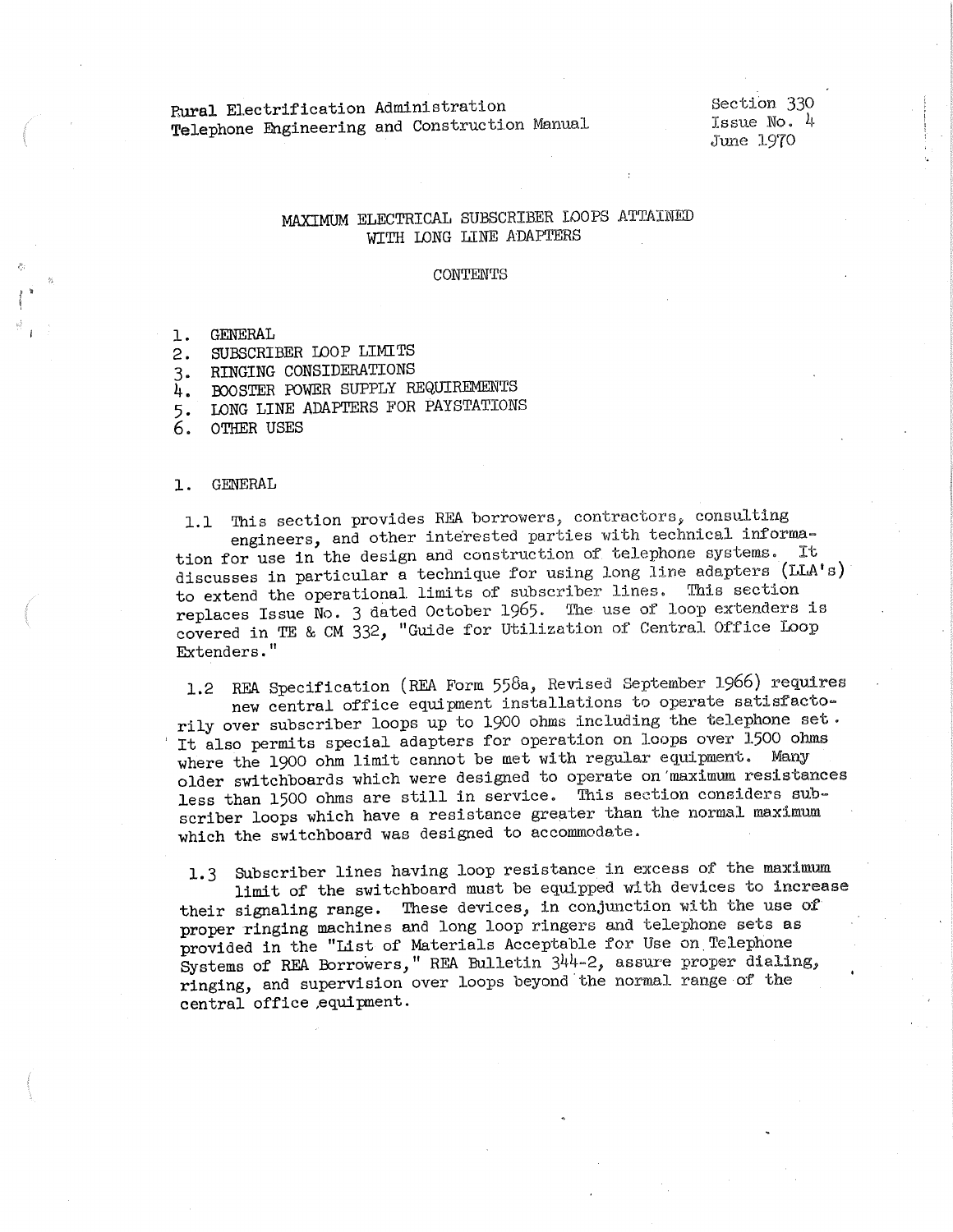<sup>L</sup><sup>4</sup>The devices for increasing signaling range fall in two categories. The first is the electro-mechanical long line adapter whose

operation is described in this section of the manual and the other is the loop extender described in REA *TE* & CM 332, "Guide for the Utilization of Central Office Loop Extenders." The long line adapter equipment which has pulse correcting ability will extend the subscriber loop limit of the central office equipment without regard to the normal loop range of the particular type of central office equipment. This is not the case with loop extenders.

2. SUBSCRIBER LOOP LIMIT

2.1 The following limitations apply to subscriber loop design when long line adapters are employed:

2.11 The loop resistance must be limited to a maximum of 4500 ohms, including the telephone instrument. The resistance of loading coils, voice frequency repeaters, bridge tap isolators (saturable reactors), and impedance compensators, when used, should be included as a part of the outside plant conductor loop resistance. The 4500 ohms is the maximum permissible loop resistance at the highest temperature to be encountered.

2.12 The line leakage resistance should be no less than 100,000 ohms as measured between conductors or from either or both (conductors in Parallel) conductors to ground.

2.13 It is sometimes necessary to maintain a minimum loop resistance of about 1000 ohms on loops equipped with long line adapters. This should not be done unless pulsing difficulty is encountered, or unless recommended by the manufacturer. To maintain the minimum loop it is necessary to add a series resistor (two watts or larger) in each individual station drop between the protector and the instrument, where the loop to the station in question is less than 1000 ohms. This pulsing difficulty is usually encountered only on open wire plant, as transmission end section considerations with loaded plant would preclude mixing long and short subscriber loops on the same cable pair. It is caused by the design of some long line adapters, which give pulse correction through electrical bias stabilization of the pulsing relay.

### 3. RINGING CONSIDERATIONS

3.1 Long line adapters do not regenerate ringing current on multifrequency ringing systems; they merely provide means to bypass the long line adapter equipment when ringing current is applied. Therefore, the use of long line adapters has no material effect on the type of ringing nor on the response of the ringers to the ringing signal as such.

- 2 -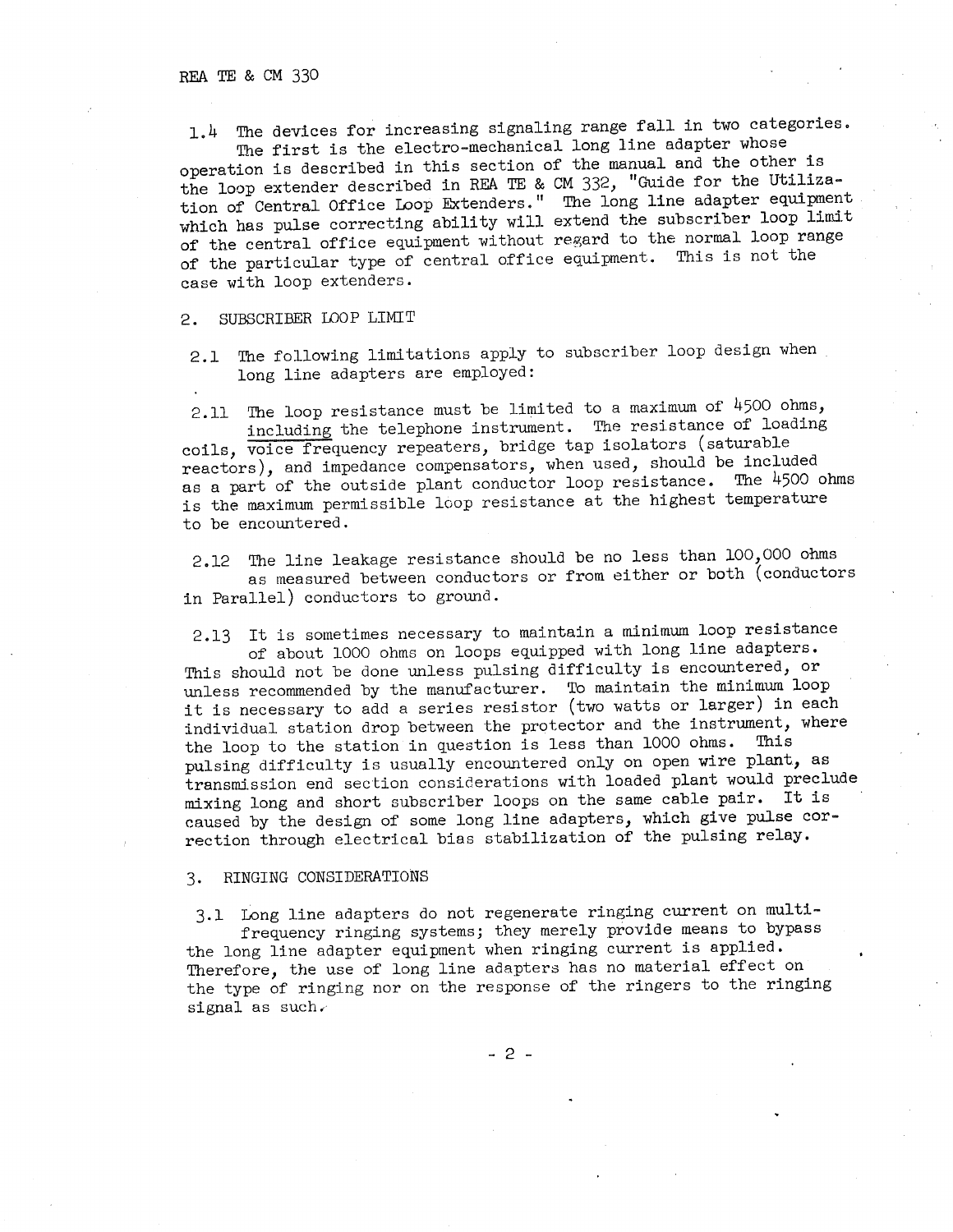3.e The requirement for tripping during the ringing period is waived on multiparty lines equipped with long line adapters, as the

adapter does not extend the range of this feature. With station ringers connected divided, cross-ringing from one side of the line to the opposite may result when a call is answered during the ringing period. If this is encountered, the ringers must be bridged. In a situation which has more than five parties with frequency ringing, this means using one and two-ring codes.

4. BOOSTER POWER SUPPLY REQUIREMENTS

...

4.1 A "Booster Power Supply" can be inserted in the positive side of the long line adapter.

4.2 REA now requires that all long line adapters be arranged so that the additional booster power supply may be inserted by changing optional wiring.

4.3 The booster power supply consists of a source of either a nominal  $24$  volts or  $\overline{48}$  volts as required, with the negative terminal ground. The specifications for the source are contained in REA Specifications for Central Office Equipment, REA Form 558a.

4.4 The 24-volt booster power supply may be used for loops up to 3200 ohms and the 48-volt booster power supply for loops up to 4500 ohms, including the telephone set. Where one or more lines require additional voltage, it is desirable to put this same higher voltage on all the long line adapters in order to avoid confusion.

4.5 A booster power supply is used because:

4.51 It increases the loop current.

4.52 It improves the ability of the long line adapter to signal over longer loops in approximately proportionate relationship to the current in the loop.

4.53 It permits the proper operation of bridged tap isolators.

4.54 It permits the proper operation of telephone sets, especially on revertive calls.

4.55 It provides adequate current for proper operation of pushbutton telephones.

- 3 -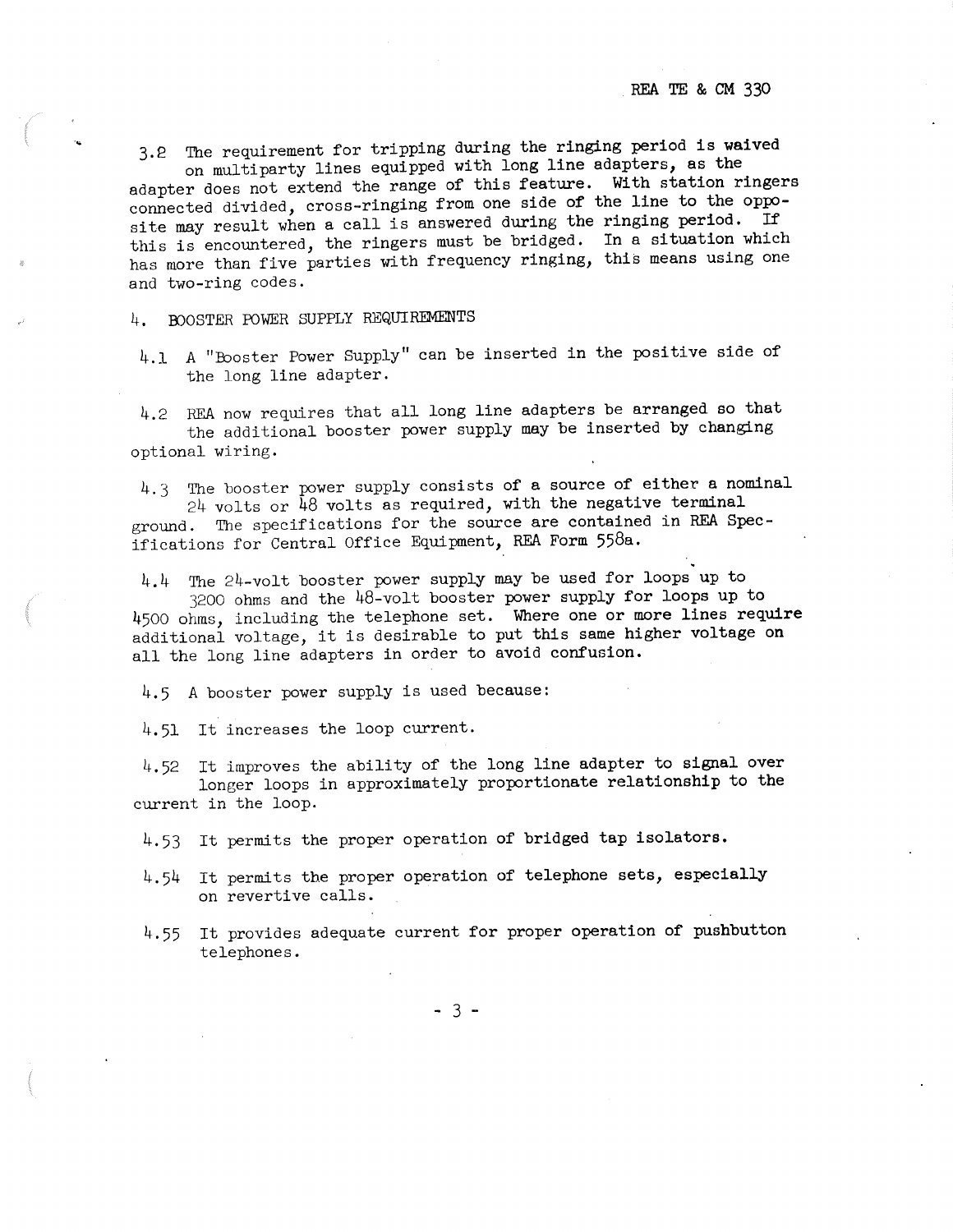# 5. LONG LINE ADAPTERS FOR PAYSTATIONS

5.1 Paystation long line adapters for semi-postpay paystations are similar to regular long line adapters except (a) they must maintain a minimum of .026 ampere in the line to properly operate the supervisory relay in the paystation instrument. (This is done by a booster power supply arrangement similar to that described in Item  $4$ ); and (b) they have components which detect and repeat reverse battery answer supervision to the paystation line. There is at least one supplier of long line adapters for both full prepay paystations and local prepay paystations. The loop limits of paystations are shown in TE & CM 703, "Paystation Services."

6. OTHER USES

6.1 Long line adapters are being used in Common Mode Operation (CMO) applications. To date all manufacturers of central office equipment which supply CMO use them. Here they are made an integral part of the switching system so that a few can take care of a large number of lines. See TE & CM 331, "The Application of Common Mode Operation to Central Office Equipment."

6.2 While the primary function of the long line adapter is to ensure proper central office operation on lines in excess of the normal resistance range, there are several miscellaneous applications on lines which are not necessarily beyond the resistance range.

In recent years the impedance balance standards of central office 6.21 equipment have been significantly improved. There are, of course, many older switchboards still in service. Where noise problems exist on only a few lines, it may be more economical to add long line adapters to the lines in question rather than rebuild the switchboards. The long line adapter, in such cases, must be equipped with a repeating coil bridge, and a battery feed relay conforming with the balance standards specified in the Central Offic Equipment Contract, REA Form 525a, Revised 9-66.

6.3 Off-premises extensions of dial PRX's sometimes exceed the range of the PBX (often only 500 ohms). Rather than double the cable

pairs, which would be undesirable from a transmission standpoint, a long line adapter can be used to extend the range of the PRX. However, the long line adapters of some manufacturers pulse with a 500-ohm resistor in series with the loop into the switching equipment, which makes the long line adapter inoperative on a PBX. The solution is simple: the long line adapter can be modified to use a smaller resistor.

 $-4 -$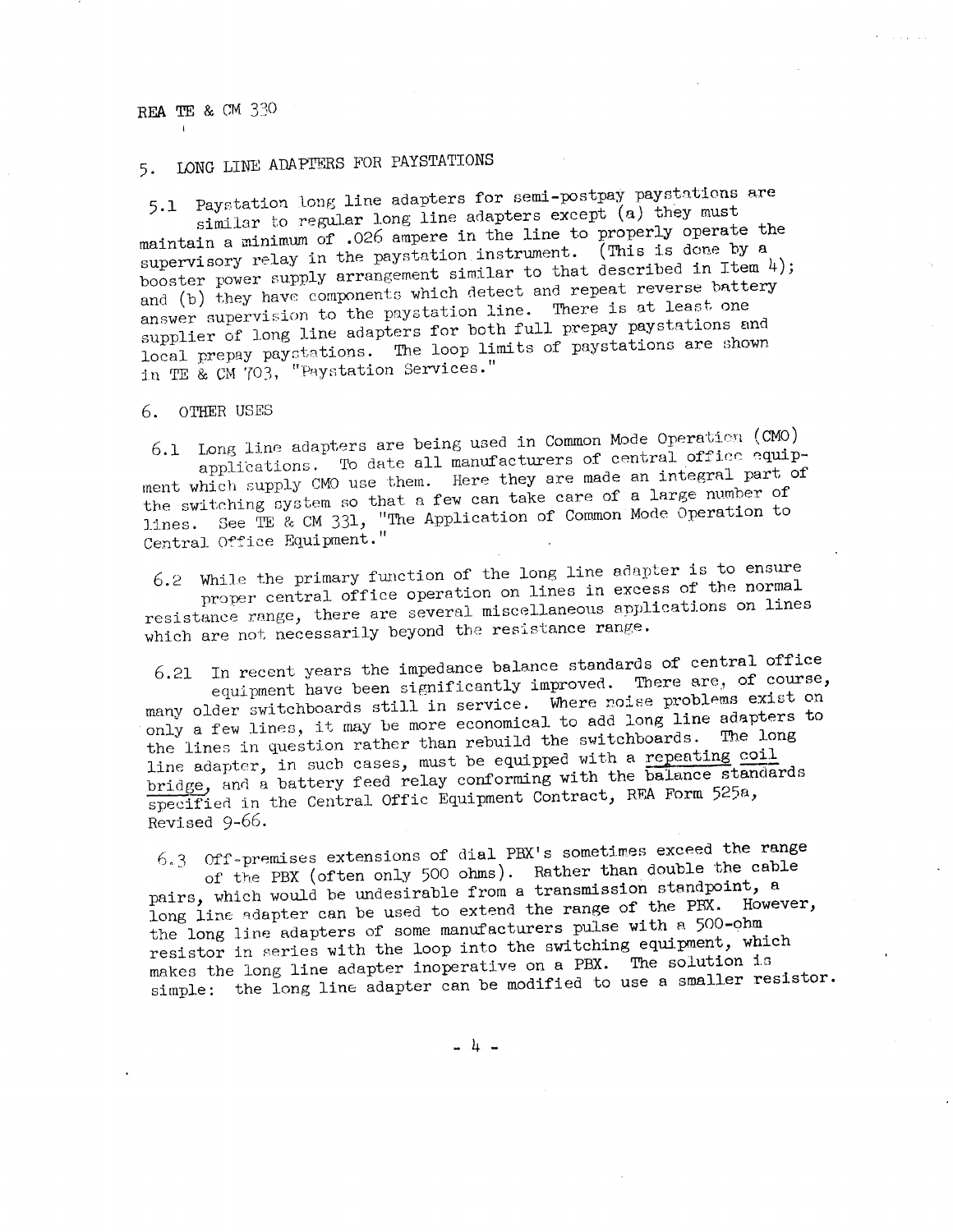6.4 When a dial PBX is located at a sufficient distance from the central office to require long line adapters in the central

office trunks, a long line adapter of special design is required for this purpose. The chief difference is that the long line adapter must be arranged to pass the signals associated with the instantaneous busy feature, which busies the trunk to the central office as soon as the connector seizes it (before ringing) so as to avoid collisions of incoming and outgoing calls.

6.5 At least one manufacturer of long line adapters makes a version which will pass the resistive ground tip party mark from the telephone set used in one and two party Automatic Number Identification (ANI). Presently there are no long line adapters designed to pass other types of ANI party marking with the exception of circle digit. This information is important in considering the design of systems with **ANI.** 

6.6 Long line adapters are normally used in place of the less expensive loop extenders on the following applications: (a) for loops beyond the capability of loop extenders as LLAs will permit the design of subscriber loops to 4500 ohms without regard to the signaling limit of the particular central office serving the area, (b) for situa- •tions where pulse correction may be required because of outside plant conditions or special switching considerations.

- 5 -